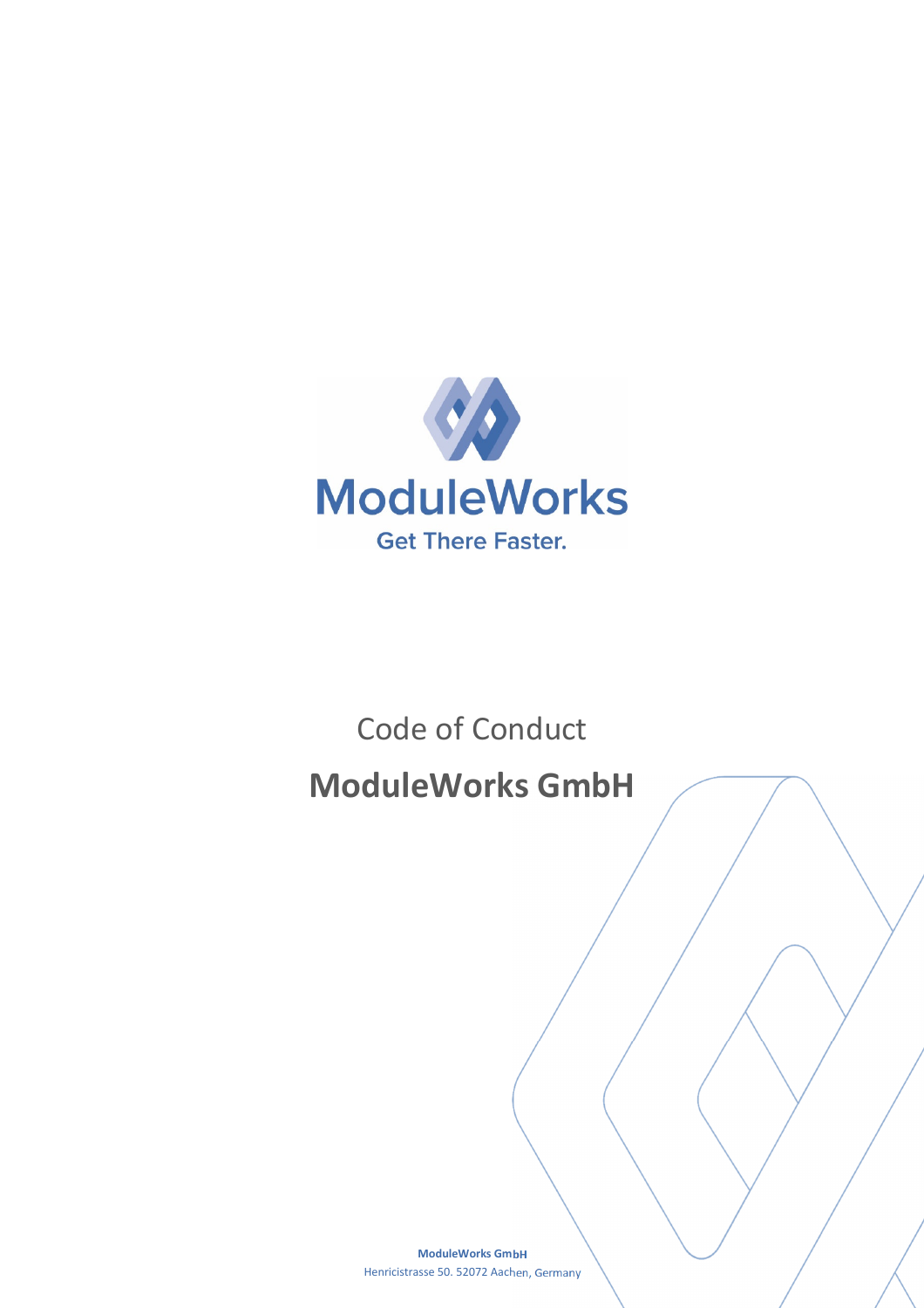

# The Guiding Principles of ModuleWorks GmbH

# **Introduction**

The companies of ModuleWorks GmbH are active in the five core areas of Digital Manufacturing, Digital Factory, CAM Automation, Additive & Process Technologies, and Research. ModuleWorks GmbH is a leading provider of software technology for engineering applications and has been successfully operating on the market with its associated companies for around 20 years.

As a large employer in the field of technology, ModuleWorks GmbH is aware of its social and ethical responsibility. With this Code of Conduct, we adhere to the fundamental values that guide us.

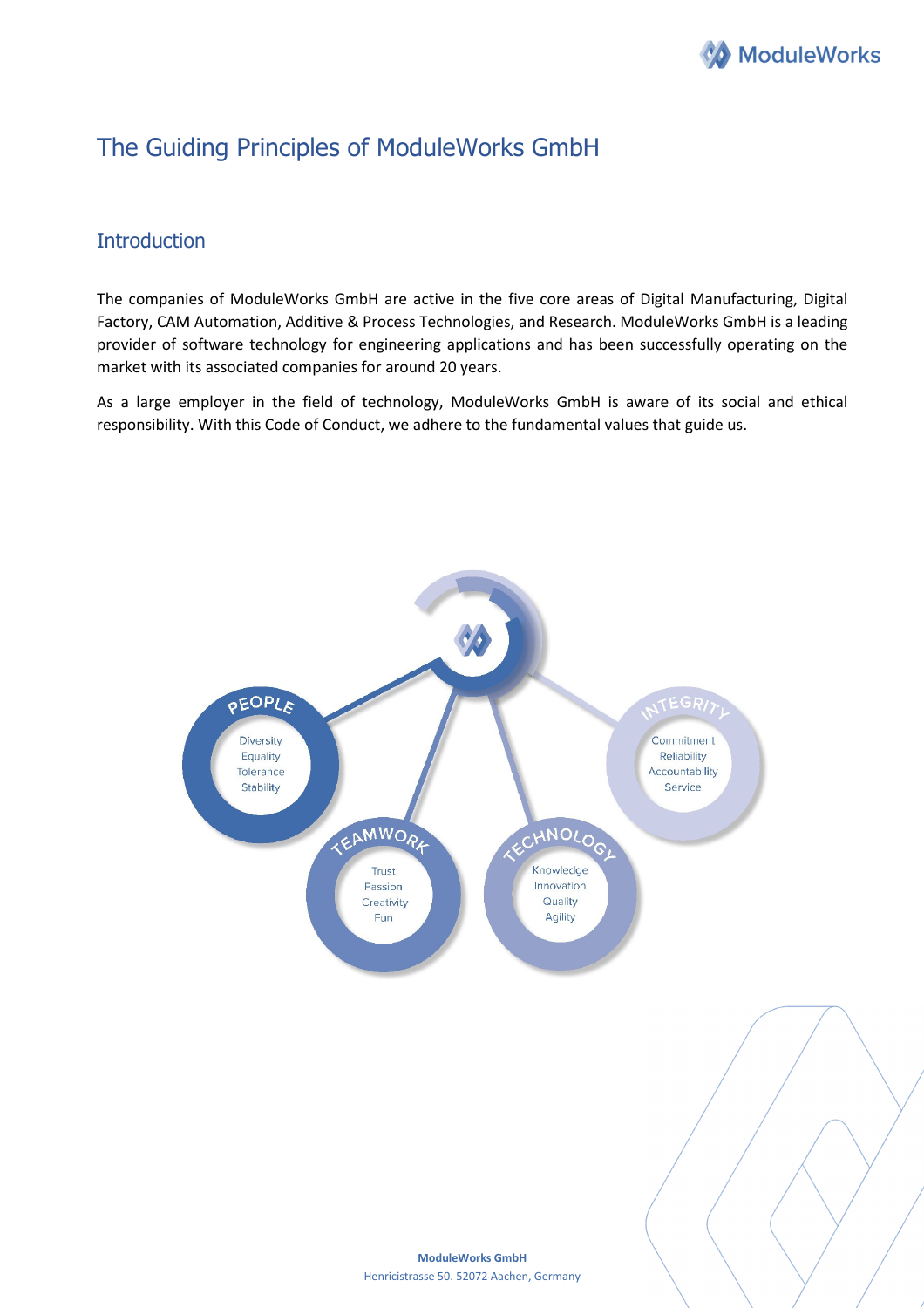

We expect our employees to respect these values and to put the principles set out here into practice in their daily work. We also expect our suppliers to comply with the standards set out here.

Pullenteraoghs

Yavuz Murtezaoglu Managing Director

Dan Phit

David Plater Technical Director

RPranzas

Bastian Pranzas Development Director

Dror Bar-Lev Sales & Marketing Director

A. Bojenneder

Andrea Bogenrieder Finance Director

Paul Kittel HR Director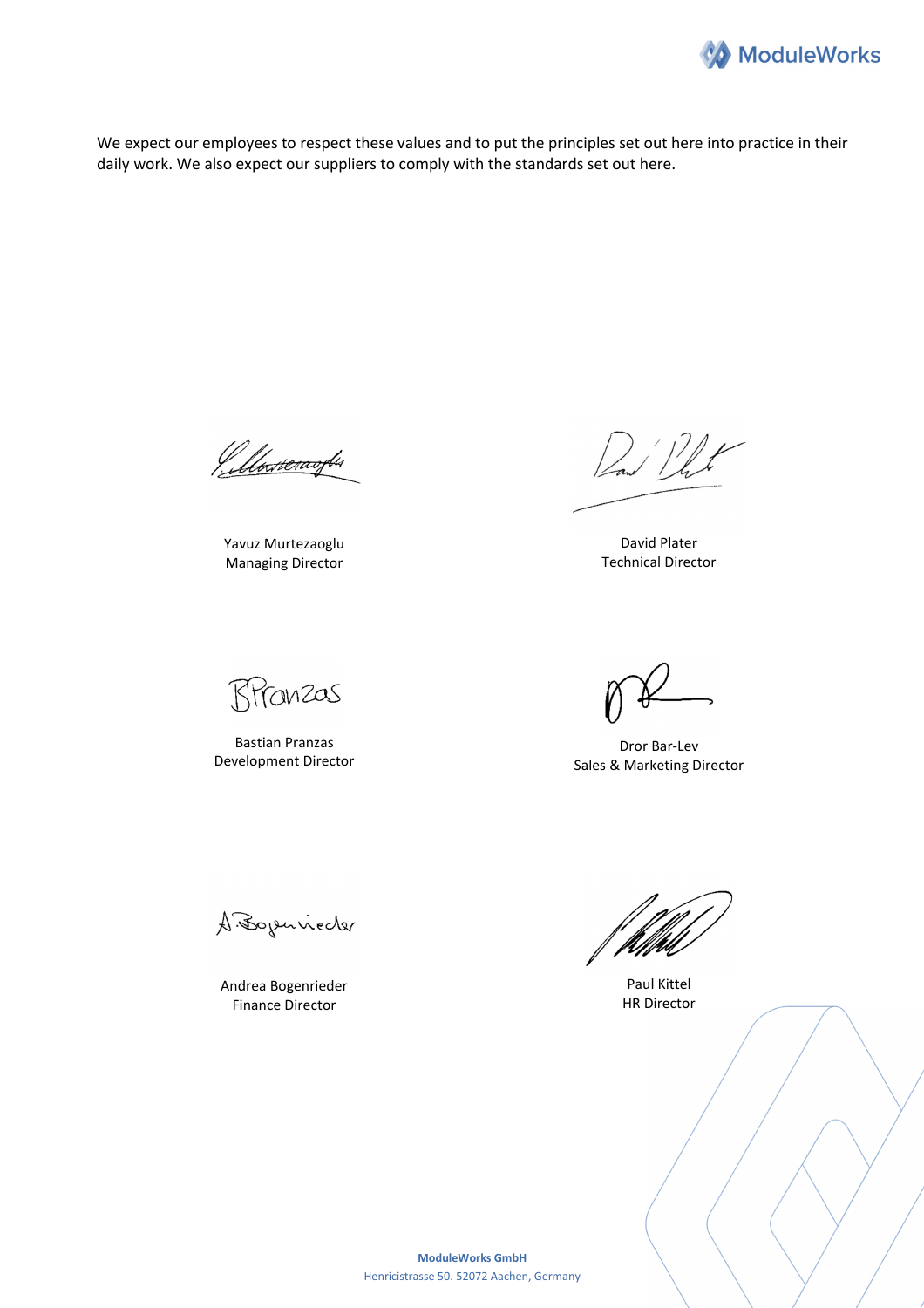

#### Respect for Human Rights

ModuleWorks GmbH is expressly committed to the protection of human rights in its sphere of influence. We undertake not to participate in human rights violations in any form, either directly or indirectly. We also expect our suppliers to treat all people respectfully and fairly and that human rights are respected within their sphere of influence.

#### Respect for Freedom of Association and the Right to Collective Bargaining

ModuleWorks GmbH respects the right of employees to freedom of association and collective bargaining.

Employees are free to establish an employee representation or to become a member of an employee representation. An employee must not suffer any disadvantages as a result of membership of a trade union. Employees or their respective organisations can also negotiate and conclude company agreements or collective agreements at the appropriate level. We also expect our suppliers to respect their employees' right to freedom of association and collective bargaining.

#### Maintaining Fair Working Conditions

ModuleWorks GmbH pays attention to fair working conditions for all employees in all associated companies. This includes compliance with the respective national regulations on working hours as well as the right to appropriate remuneration, which is at least based on the respective statutory minimum wages. Likewise, all salaries, benefits and nationally prescribed social benefits agreed in the employment contract are paid. In addition, ModuleWorks GmbH supports the further education and training of its employees. We also expect our suppliers to offer their employees fair working conditions and to pay them appropriately.

# Elimination of All Forms of Forced Labour, Child Labour and Human Trafficking

ModuleWorks GmbH is committed to prohibiting any form of forced labour. This includes all types of work or services that are forced by a person under threat of punishment or that a person does not voluntarily provide. ModuleWorks GmbH assumes that its suppliers do not allow any form of forced labour in their company. ModuleWorks GmbH is committed to the prohibition of any form of child labour. When employing minors, ModuleWorks GmbH observes the minimum age for admission to employment in compliance with national regulations. ModuleWorks GmbH is committed to prohibiting any form of human trafficking. ModuleWorks GmbH demands that its suppliers do not tolerate any kind of child labour or human trafficking in their company.

We expect that our suppliers do not allow young employees to carry out dangerous work, that they comply with national regulations on the employment of minors and that they do not hinder the education of children by employing them.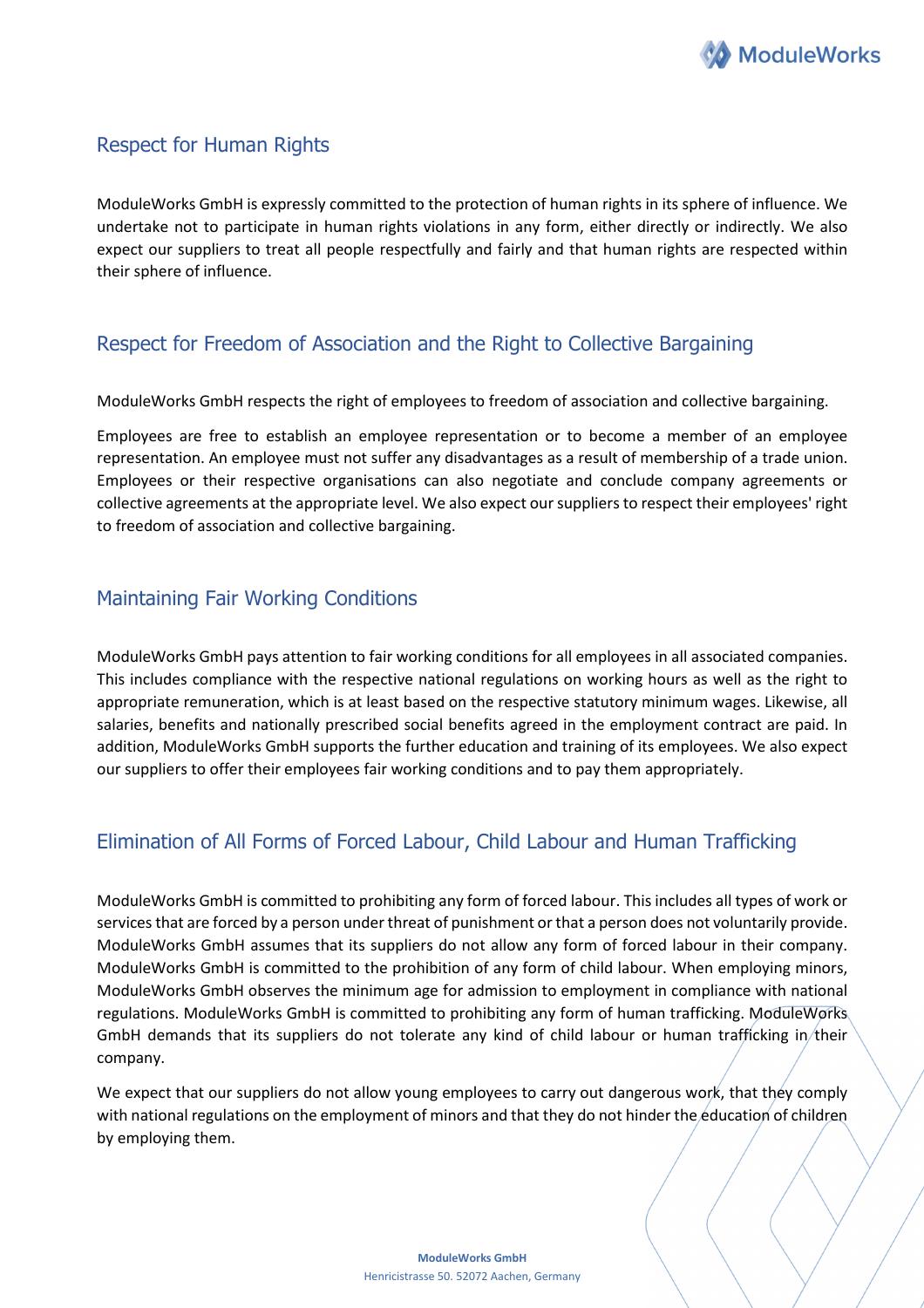

### Elimination of All Forms of Discrimination in Employment

ModuleWorks GmbH rejects any form of discrimination in the working environment. In doing so, we respect the privacy of our employees. We are committed to promoting equal opportunities and diversity and are committed to ensuring that all employment decisions (e.g. recruitment, promotion, education and training) are made solely on the basis of the person's skills and qualifications. Aspects such as race, ethnic origin, religion or belief, gender, sexual orientation, age, nationality, disabilities, social origin, personal relationships or trade union membership must not influence employment decisions. ModuleWorks GmbH rejects any form of sexual harassment of employees and takes action against it with all legal means. We also expect our suppliers to promote equal opportunities and diversity, as well as to prevent discrimination in employment decisions and sexual harassment.

### Observance of Health and Safety at Work

ModuleWorks GmbH complies with the applicable national legislation on health protection and occupational safety. One of our central concerns is to offer our employees a healthy and safe working environment. We are committed to keeping the risks to which employees are exposed as low as possible by taking appropriate measures to prevent health impairments and accidents. The employees' working conditions are designed to meet their needs and are subject to a continuous improvement process. All applicable legal framework conditions for health protection, occupational ergonomics and occupational safety are observed. Our suppliers are also required to comply with the applicable national legislation on health and safety at work. Our suppliers must actively take measures to prevent work-related accidents, illnesses and deaths to ensure a healthy and safe working environment for employees.

#### Respect for Environmental Protection

ModuleWorks GmbH attaches great importance to environmental protection, which is why we use precautionary measures to ensure environmental risks and negative effects on the environment are kept as low as possible. These include, in particular:

- The reduction of energy consumption and greenhouse gas emissions
- Keeping the air clean and thus increasing air quality
- The management of natural resources
- The prevention of waste
- The preservation of water quality and the economical use of water
- Responsible chemical management.

We ensure compliance with the applicable national environmental laws, regulations and/standards in all associated companies. Furthermore, we support the use of modern, efficient and environmentally friendly technologies. We also expect our suppliers to protect the environment and comply with applicable national environmental laws, regulations and standards. Suppliers must ensure that their activities do not cause avoidable environmental damage.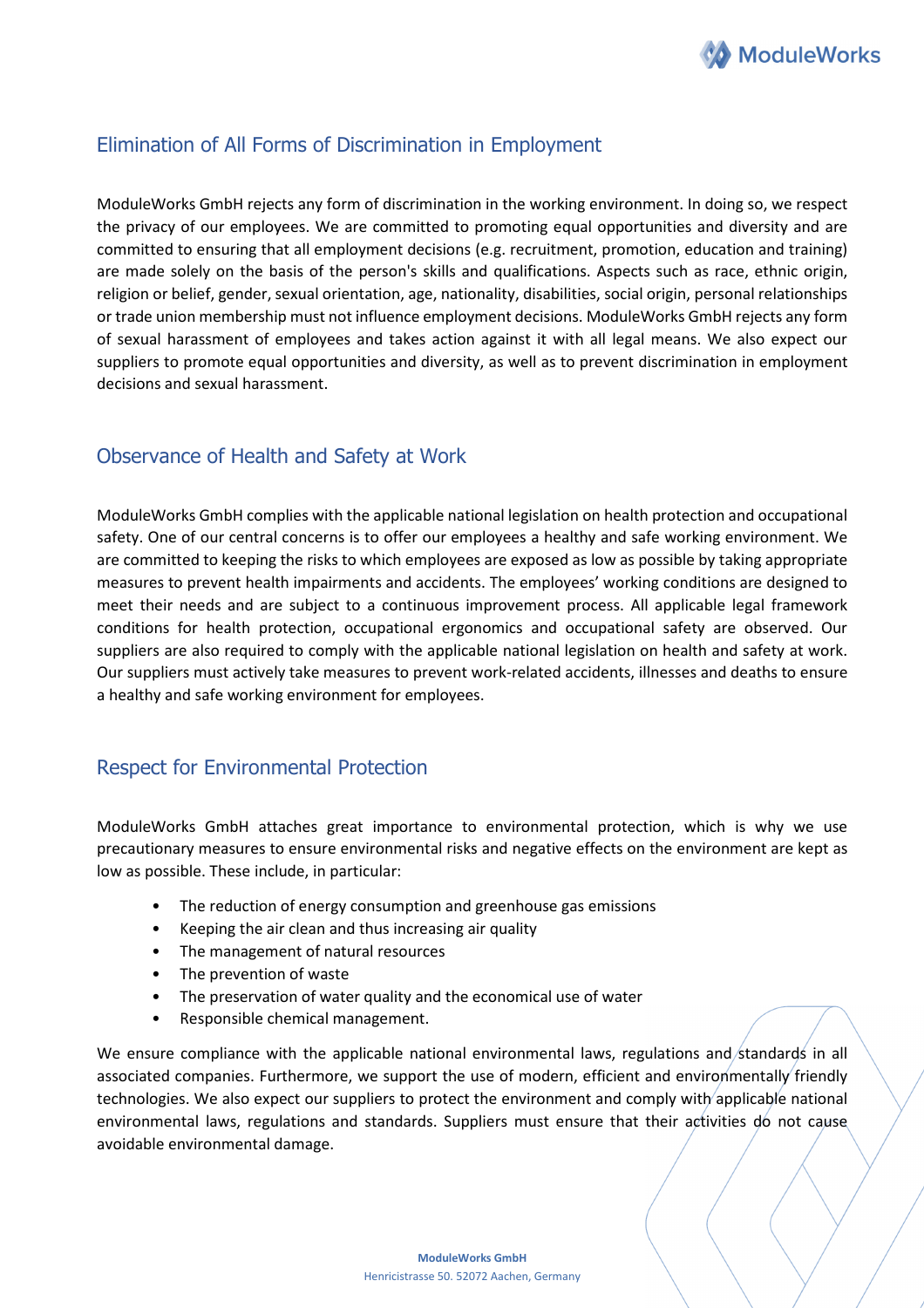

# Combating All Forms of Corruption

ModuleWorks GmbH rejects all forms of corruption, including bribery and extortion. Decision-making processes must not be influenced in any way by undue benefits (cash, benefits in kind, pleasure trips, etc.). Conflicts of interest must be avoided. If there is a personal interest or a conflict of interest, this must be disclosed. The disclosure does not result in any disadvantages for the person concerned. We also expect our suppliers to take action against all forms of corruption and not to engage in unfair competition. Our suppliers may not bribe or extort others or accept bribes. In addition, suppliers may not enter into price agreements with competitors or similar agreements.

# Protection of Intellectual Property and Prevention of Placing Counterfeit Parts on the Market

ModuleWorks GmbH protects the intellectual property of customers and employees through appropriate technical and organizational measures. Internal regulations prevent counterfeit parts from being put into circulation. Suppliers must also ensure these regulations.

### Compliance with the Requirements of Data Protection and Information Security

ModuleWorks GmbH ensures that the processing of personal data complies with the valid requirements and regulations of data protection. Furthermore, ModuleWorks GmbH ensures that the requirements of information security for the processing of information of its customers, suppliers and employees are met.